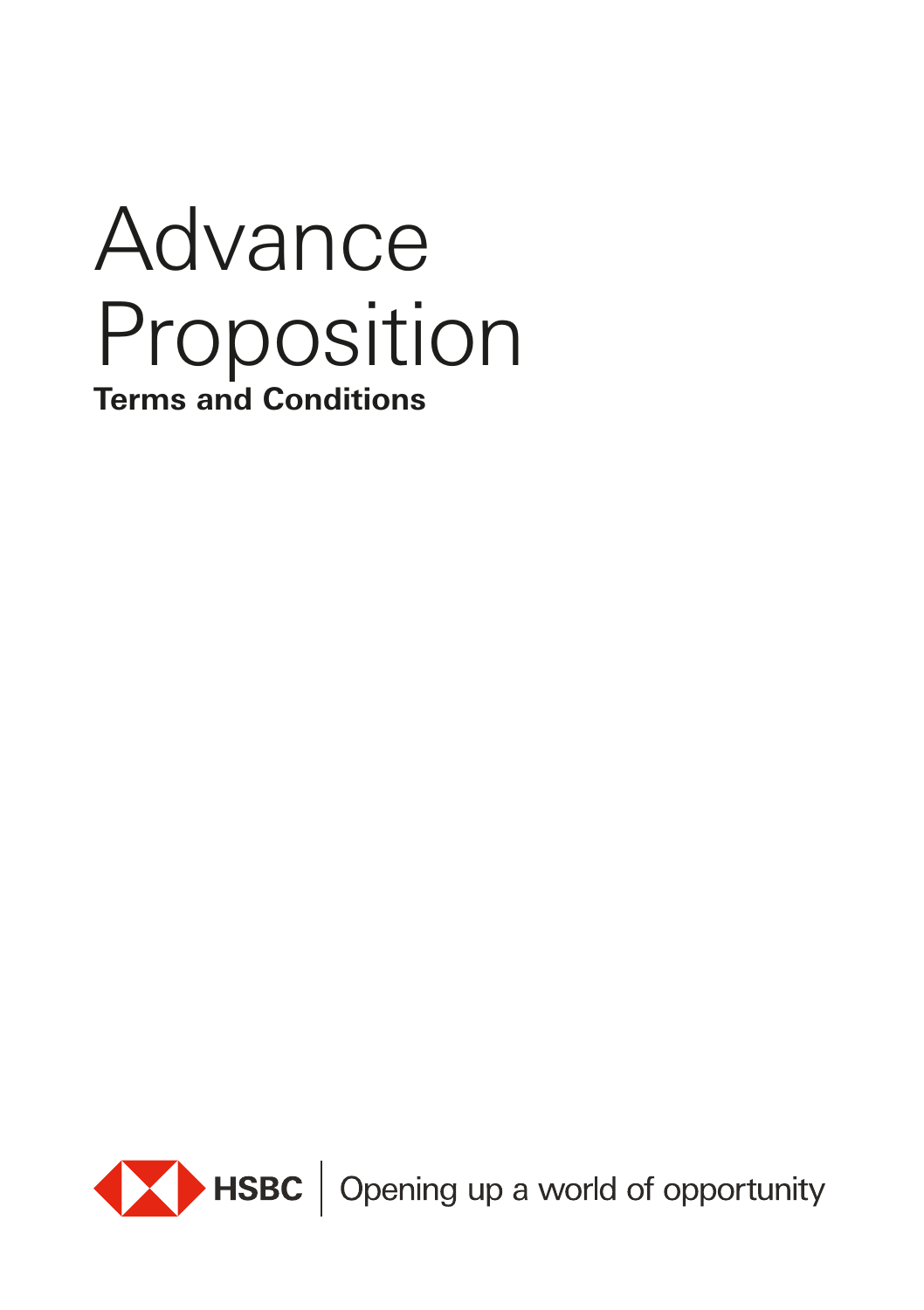The Advance Proposition is governed at all times by:

- i. these Advance Proposition Terms and Conditions;
- ii. the General Terms and Conditions Accounts (the "General Terms"), in case you are a consumer in terms of the Consumer Affairs Act (Chapter 378 of the Laws of Malta) or a micro-enterprise as defined in paragraph 3 of the Business Promotion Regulations, 2000; or the General Terms and Conditions (Corporate Opt-Out) – Accounts, in case you are a non-micro-enterprise (i.e. you exceed the conditions for qualification as a micro-enterprise in terms of paragraph 3 of the Business Promotion Regulations, 2000);
- iii. the HSBC Card Conditions of Use;
- iv. the HSBC Advance Account Fact sheet brochure;
- v. the HSBC Advance Proposition Application Form; and
- vi. all other terms and conditions governing the relevant transactions, dealings, services, products, information, goods, benefits or privileges, together hereinafter referred to as the "Terms".

# **You must review all the above as applicable.**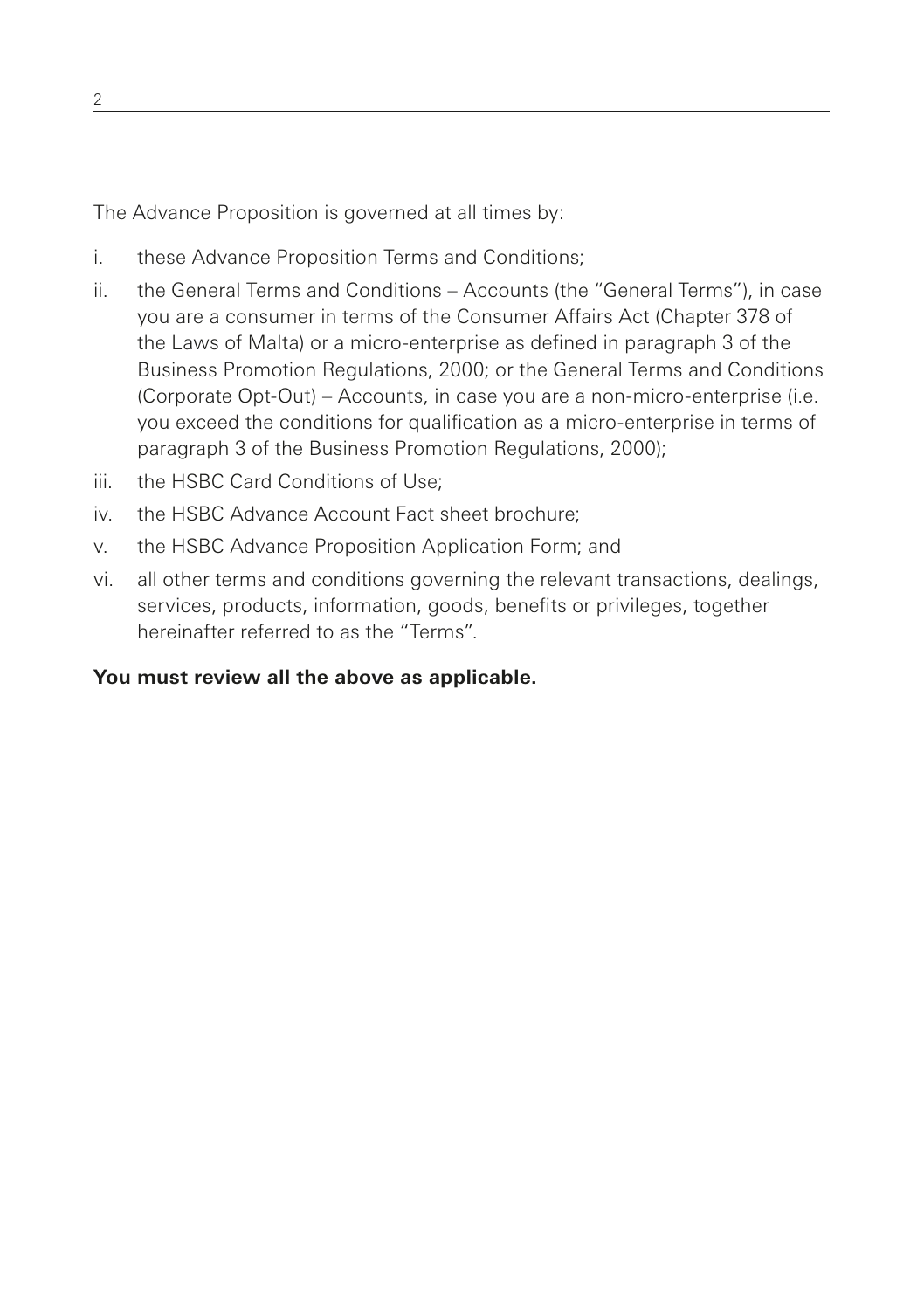In these terms and conditions 'HSBC Advance Proposition' refers to the HSBC Advance package consisting of the HSBC Advance Account (which refers to any savings or current account you hold with us), HSBC Advance Platinum Credit Card, HSBC Advance Visa International Debit Card and any other card issued in the future which bears the same, similar or enhanced characteristics of the cards named herein as well as any ancillary benefits which may exist from time to time.

#### "**Immediate Family Members**"

refers to spouses, partners living in the same household and also to your unmarried dependent children providing they are under 18 years of age or under 25 years if they are still in full time education and residing with one of the parents. Certain conditions to receive benefits apply. Please also refer to clause 1.4 of this brochure. Foster Children are also deemed to be Children of the Eligible Member.

**1.1 Eligibility:** As from September 2016, HSBC Advance has changed from a fee paying proposition to an eligibility based proposition. You can now enjoy all the benefits of HSBC Advance, free of charge, by meeting any one of the following eligibility criteria explained hereunder:

- 1. Crediting a minimum net annual income^ of €25,000 to your HSBC Bank Malta p.l.c. account if applying as a sole customer or, a joint net annual income of €35,000 if applying jointly.
- 2. Holding a new or existing mortgage with HSBC Bank Malta p.l.c., equivalent to a minimum of €200,000 if applying as a sole customer or a minimum of €300,000 as a joint customer with a spouse or partner. Your salary must also be credited to your HSBC Bank Malta p.l.c. account to qualify.
- 3. Graduates who have obtained a minimum of MQF level 6 qualification will be eligible for the Advance Proposition for a period of 3 consecutive years (or for the duration of any personal loan taken with HSBC Bank Malta p.l.c. whilst such eligibility is applicable), as long as the application is processed within 5 years from the achievement of certification.\*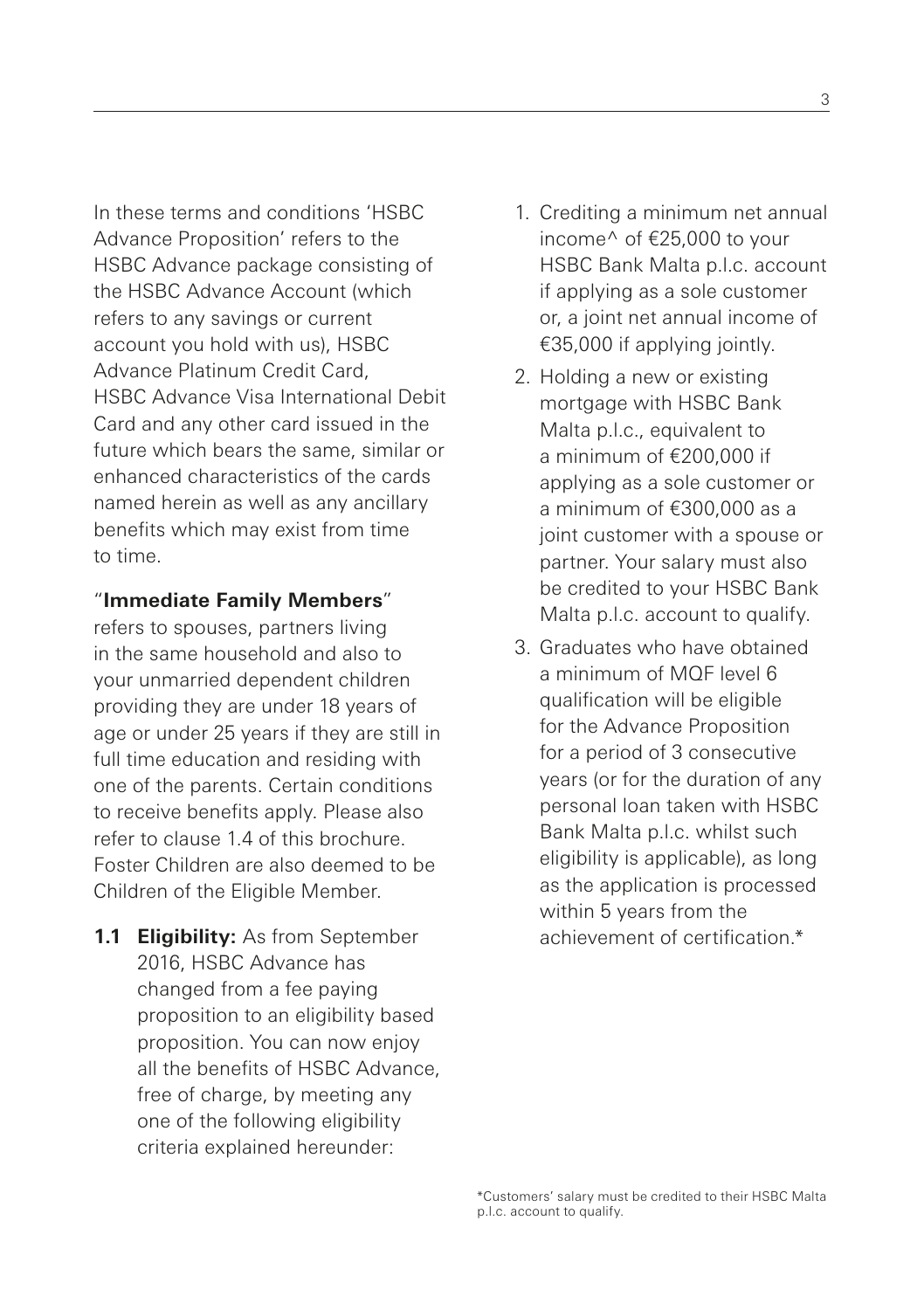^For the purpose of this requirement "income" is defined strictly as:

- a. salary that is directly credited to your account by your employers;
- b. direct credits to your account originating from Rental income, Interest coupons and/or dividends affected via SEPA Payments;
- c. HSBC Interest, coupons and/or dividend payments;
- d. salary or other employment income credited through Personal Online Banking (PIB);
- e. rental income credited through Personal Online Banking;
- f. cheque deposits greater or equal to €500.

This proposition is available at no fee. The Bank reserves the right to remove your Advance status if you no longer meet one of the aforementioned eligibility criteria.

- **1.2 Fusion:** As from October 2017, HSBC Fusion Sole Traders also started to benefit from the HSBC Advance Proposition through their Personal and Business relationship. HSBC Fusion Sole Traders must earn a minimum net income of €25,000 every calendar year and transfer this income from their Fusion account into their personal account.
- **1.3 Fee:** Customers having applied for the HSBC Advance Proposition **prior to** September 2016 can retain the Advance Proposition even if they are not meeting the above criteria, but subject to the payment of the monthly fee. This fee will be debited monthly from any of your savings or current accounts held with us. In case you wish that we debit this monthly fee from a particular account, you are to inform us accordingly. If you have informed us which particular account is to be debited please note that should there be insufficient funds in such account the Bank will debit any other account in credit held in your name. Furthermore, the Bank reserves the right to terminate your existing product or switch your current product to the most suitable alternative, in line with the respective terms and conditions if you do not regularise your position with the Bank within 60 days from the date of the first notification by the Bank that a payment could not be effected. Details of the Advance Proposition fee can be found on the Advance Proposition application form or can be obtained from any one of our branches or on our dedicated website. Customers currently paying this monthly fee and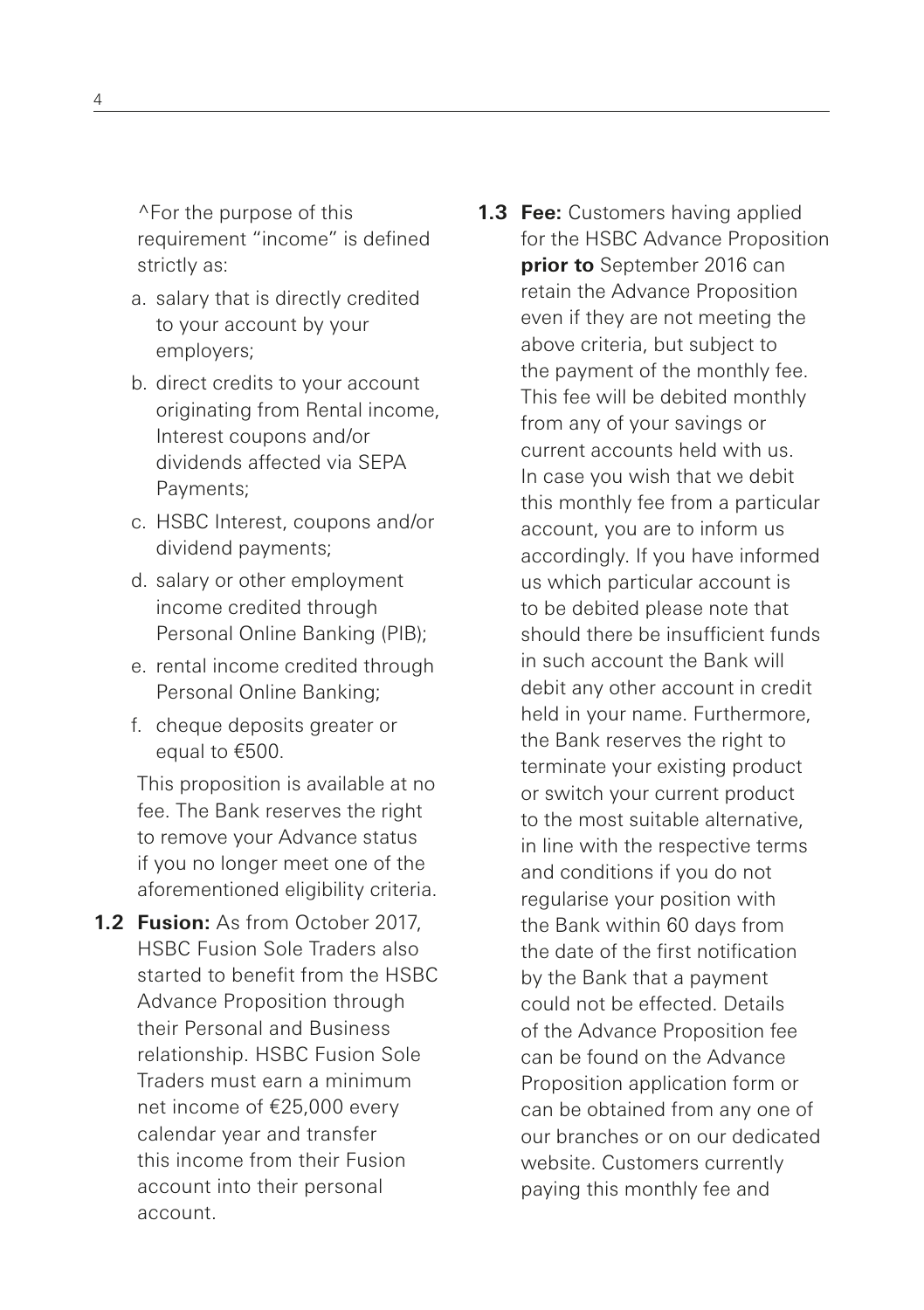who meet the eligibility criteria in section 1.1 can at any point in time apply to benefit from the new Advance Proposition (offered at no cost as explained under 1.1 above) by going into one of our HSBC branches. Once you switch to the new proposition, the Terms and Conditions of eligibility under 1.1 will apply.

The Bank reserves the right to remove your Advance status if you no longer meet one of the aforementioned eligibility criteria.

**1.4 Benefits for Your Family:** HSBC Advance Principal Cardholders are entitled to all the proposition benefits. However, selected benefits can also be enjoyed by Immediate Family Members who are existing customers and hold accounts with HSBC Bank Malta p.l.c.

> Travel insurance Benefit will, however, apply to your Immediate Family Members irrespective of whether these are HSBC Bank Malta p.l.c. customers or otherwise.

**1.5 Insurance:** Please note that within this Advance proposition, insurance cover will be provided even to customers who do not require such insurance cover. This cover will be free and will remain until you remain eligible to benefit from this proposition.

We have the right to change the benefit of the insurance cover and the service providers relating to the insurance cover, including but not limited to the insurance underwriters and the brokers.

It is your responsibility to review carefully the terms of the insurance cover and understand the limits and exclusions of cover applicable.

## **2. Terms & Termination:**

2.1 If you are benefiting from the HSBC Advance Proposition as a result of meeting the eligibility criteria detailed in section 1.1 above, you can at any time choose to cancel the proposition. The HSBC Advance Proposition may also be removed by the Bank if you no longer meet the above mentioned eligibility criteria as detailed in section 2.4 below.

Please also refer to section 2.5.

2.2 If you have applied for the HSBC Advance Proposition before September 2016 and are benefiting from the HSBC Advance Proposition against the monthly fee, your HSBC Advance Proposition and any of the Terms applicable to the HSBC Advance Proposition have an initial fixed term of 12 months from the date we first provided you with the Advance Proposition to you.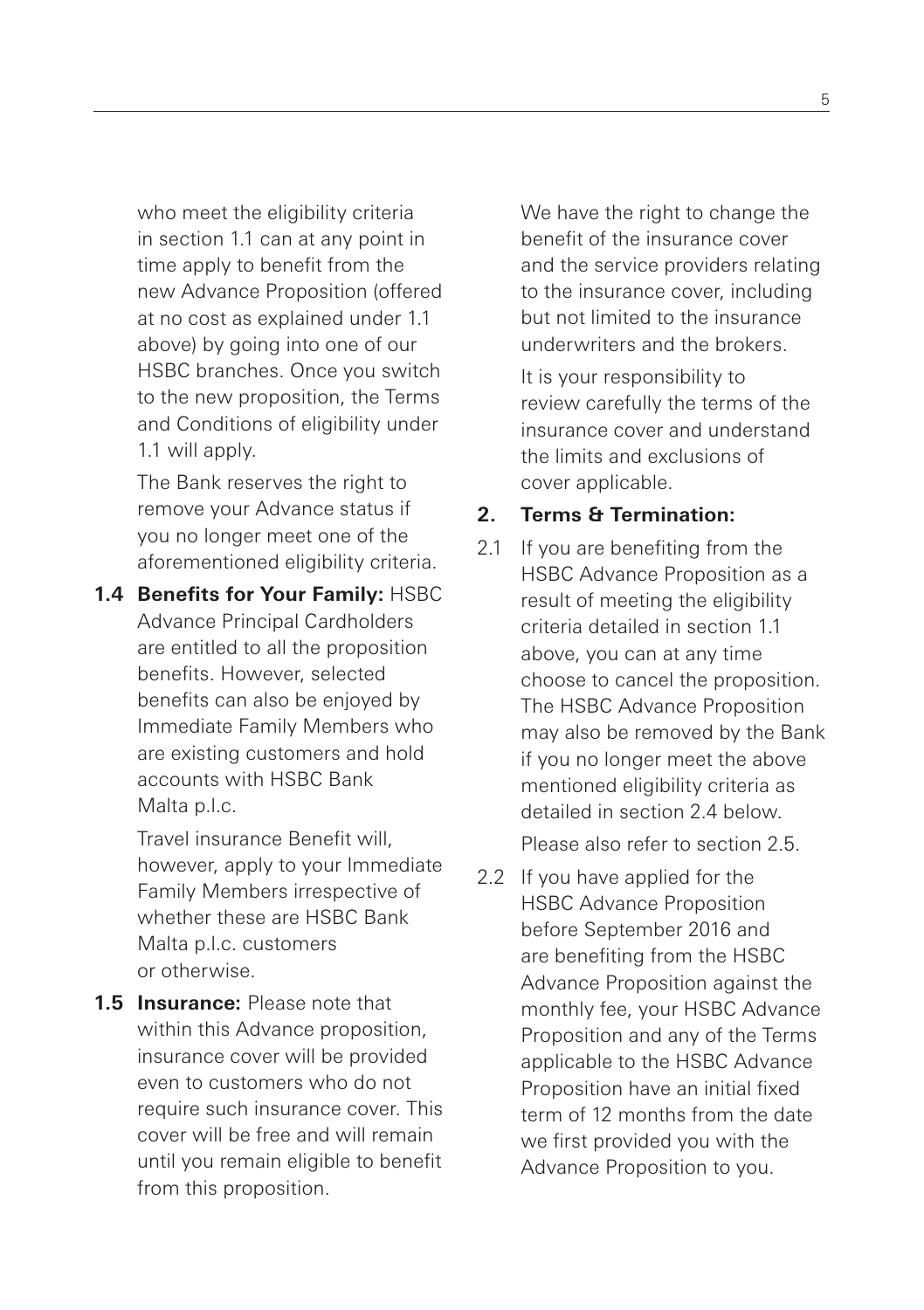These Terms would be renewable on a monthly basis after this time. A monthly fee applies to this service and you agree that we may debit the applicable monthly fee for the HSBC Advance Proposition from your HSBC Advance Account each month for the fixed 12 month period. After the end of such 12 month period you agree that we can continue to debit the applicable monthly fee unless you tell us you no longer require the HSBC Advance Proposition. For the purposes of this clause a "month" means the period covered by your monthly charging period which is usually the same as your monthly statement period.

You may decide to terminate the entire HSBC Advance Proposition within the first 14 days from opening of the HSBC Advance Account or from receiving the Terms applicable to the HSBC Advance Proposition, whichever is the latest, or following the lapse of the initial fixed term of 12 months.

You can do this by going into one of our branches. For applications completed by telephone, the cancellation period will start from the date you receive the Terms applicable to the HSBC Advance Proposition in the post. Any monthly fees you have already paid will be refunded to you

proportionately up to the date of termination and no future fees for the HSBC Advance Proposition will be deducted.

The HSBC Advance Proposition may also be removed by the Bank if you fail to pay the above mentioned monthly fee for 3 consecutive months. Please also refer to section 2.4 and 2.5 below.

- 2.3 Subject to the above conditions, you may terminate the HSBC Advance Proposition by going into one of our branches.
	- a. You must destroy any unused cheques and all cards bearing the Advance mark by cutting them through the magnetic stripe appearing at the back.
	- b. Any such termination will bring to an end these Advance Account Terms & Conditions as well as the Terms in so far as they apply to the HSBC Advance Proposition.
	- c. In case of cancellation/ termination of the HSBC Advance Proposition, no charge for cancellation/termination will be levied by us, provided you are a 'consumer' in terms of the Consumer Affairs Act (Chapter 378 of the Laws of Malta).
- 2.4 We may terminate this agreement or cancel or suspend the HSBC Advance Proposition or the use of a Card at any time by giving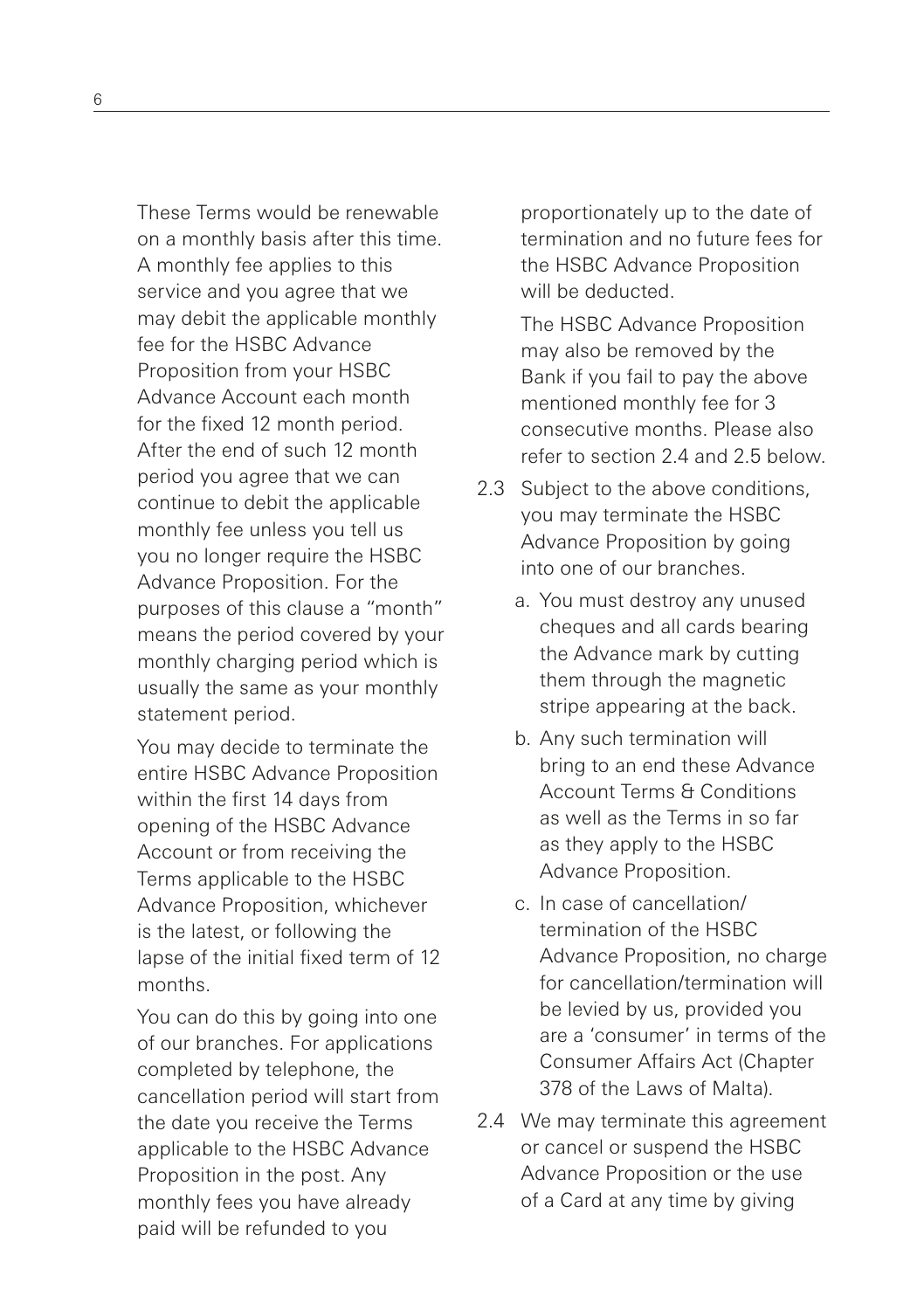you 60 days prior notice in writing or such other shorter notice period as may be allowed by law, advising you of the Terms and Conditions including any fees of the new Programme (as applicable). This notice period however shall not apply where the HSBC Advance Proposition, the Card, the Account or the Rewards Programme has been or is likely to be misused or in the event of any other serious reason including breach, or possible breach, by you of any of the HSBC Advance Terms and Conditions including failure to meet the eligibility criteria or failure to pay the monthly fee (as applicable), in which case termination, cancellation or suspension will be immediate. Please refer also to the full "Terms & Termination" conditions set out in this Section 2.

2.5 In the event that your HSBC Advance status is withdrawn or terminated either by you or by the Bank, any benefits and any credit limits enjoyed under the HSBC Advance proposition will be revoked and new, benefits, charges and credit limits (if any) of the new proposition will be provided. Immediately upon any such withdrawal or termination of the Advance status, any preferential discount on interest rate granted on

loans and other credit facilities as a result of such status, if any, will also be revoked and changed to the standard retail interest rate quoted on the sanction letter or other terms of the facility. We would also close your HSBC Advance Visa Platinum Credit Card and you can apply for another credit card by visiting one of our branches. If you frequently use your debit card, we will order a replacement card for you and once you receive the replacement card we will cancel the Advance Visa International debit card. If your debit card has been inactive for more than 12 months, a replacement card would not be issued. Should you however wish to apply for the debit card at any subsequent point in time, you may do so by visiting one of our branches.

2.6 With regards to the Advance Rewards Programme, we reserve the right to immediately terminate or suspend your participation in the Programme and to deduct any Rewards Points you or any additional cardholder have earned if you have not observed these Terms and Conditions or are in breach of your HSBC Advance Card Conditions of Use or any other agreement with us.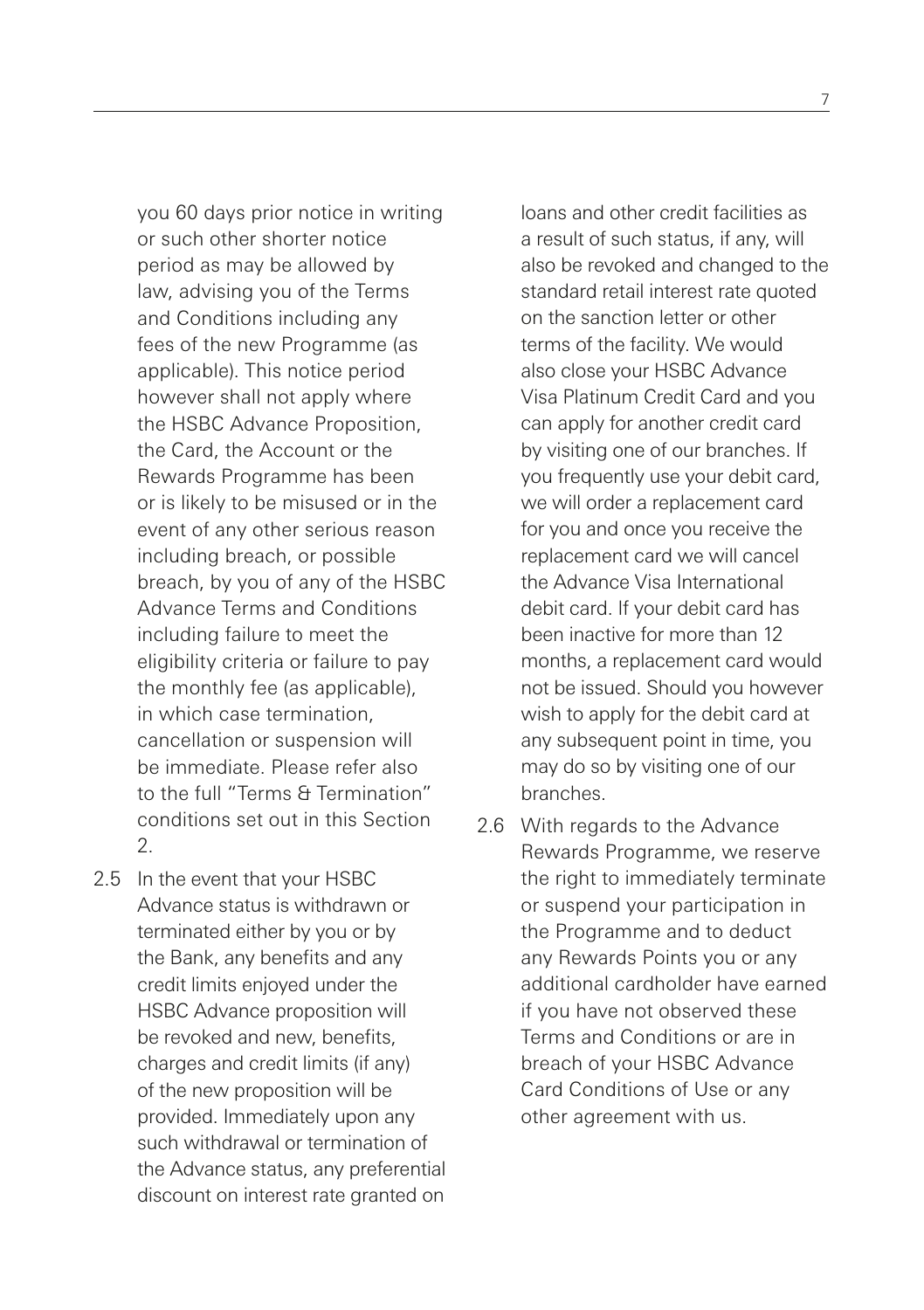Moreover, should the Bank determine that the Programme is not being used by you for personal purposes, the Bank reserves the right to cancel your existing Proposition or switch you to another Proposition at any time by giving you at least 60 days advance notice in writing which would include advising you of the Terms and Conditions including any fees of the new Proposition (as applicable). Switching would entail that all benefits and any credit limits enjoyed under your present Proposition are revoked and new benefits, charges and credit limits (if any) of the new Proposition provided.

#### **3. Conflict of Interest**

A Conflict of Interest ("Conflict") is a situation or arrangement where HSBC Group, or a company with which it has an association. ("HSBC") and/or any of its employees is subject to multiple influences, the competition of which might adversely affect decision-making or outcomes in the course of conducting business. HSBC has established procedures which are designed to identify and manage such conflicts. For further information, refer to the HSBC Conflicts of Interest Policy Summary as per below link.

https://www.hsbc.com.mt/ documentsandtariffs

#### **4.a. Privacy Notice**

Your privacy is important to us. We'll use your information and that of any additional Cardholder/ Additional User as explained in our Privacy Notice, in accordance with data protection legislation and other applicable legislation.

We have provided our Privacy Notice to you separately and will inform you when we make any changes to it. You can also find this at www.hsbc.com.mt or you can ask for a copy in any branch.

Where you give us any information about another person connected to your account such as the additional Cardholder/ Additional User, you must tell them what information you have given to us, and make sure they agree that we can use it as set out in the Privacy Notice.

Furthermore, where the Principal Account Holder holds other HSBC accounts in other jurisdictions, information held may be shared between such other jurisdictions for Customer Due Diligence purposes.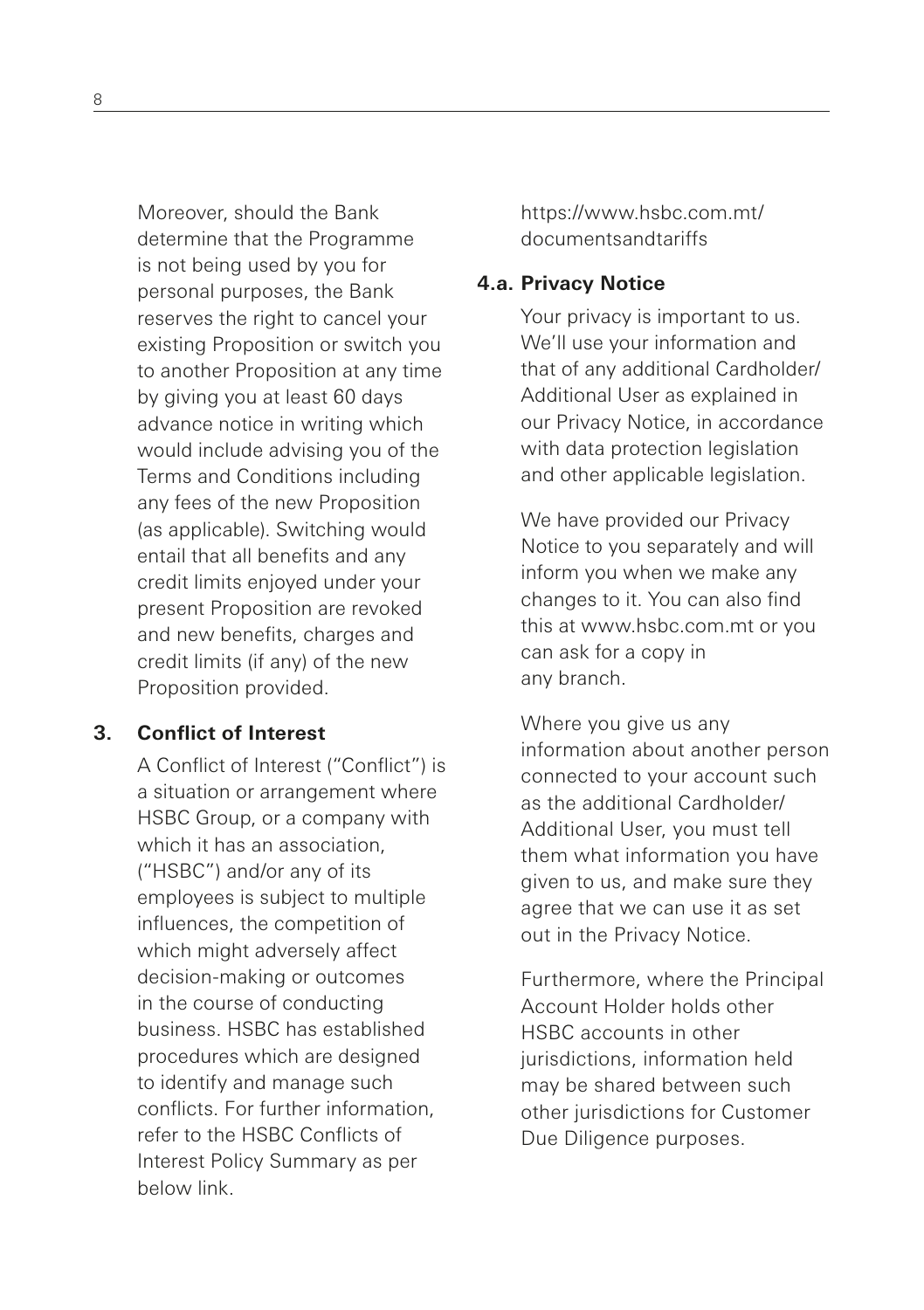## **4.b. Consent in terms of Banking and Professional Secrecy Legislation**

For the purpose of HSBC being able to satisfy its obligations under the Banking Act of 1994 and the Professional Secrecy Act of 1994, you hereby give your express consent to us sharing your information with other members of the HSBC group (HSBC Holdings p.l.c., and or any of its affiliates, subsidiaries, associated entities, and any of their branches or offices) and any other third parties in the manner and to extent explained in the HSBC Privacy Notice.

You further accept that information that HSBC collects about you and your accounts with HSBC may also be shared with the Malta tax authorities and disclosed to tax authorities of another country or countries in which you may be tax resident as required by law or as is otherwise explained Our Privacy Notice. If any such disclosure requires your consent in terms of the above-mentioned banking and/or professional secrecy legislation, you shall be deemed to have provided HSBC with the said consent.

In terms of data protection legislation, such disclosures shall only be made where necessary for HSBC to be able to comply with HSBC's legal obligations.

For avoidance of all doubts, consent granted under this clause (b) is not a consent in terms of GDPR [General Data Protection Regulation].

The way we share and process your information is explained in our Privacy Notice.

## **5. Language**

These Advance Terms and Conditions are available in English.

#### **6. How to Complain**

The Bank takes customer service very seriously. If we do not deliver the standard of service you expect, or if you think we have made a mistake, please let us know. We will investigate the situation and, if necessary, set about putting matters right as quickly as possible.

We have the following complaint handling procedures:

You may submit your complaint

- by notifying your Branch Manager;
- by sending a secure message on Online Banking; or